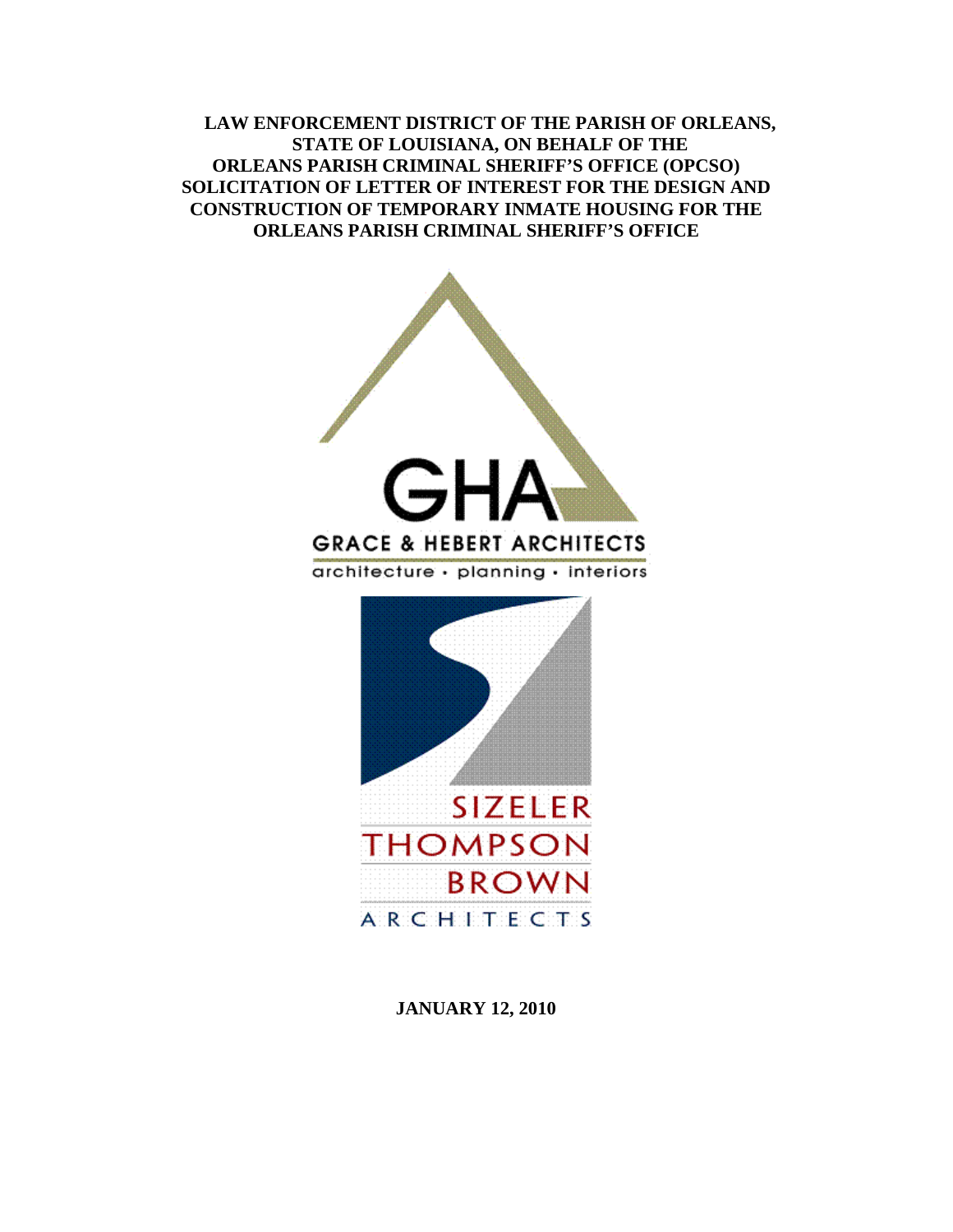# **TABLE OF CONTENTS**

| Advertisement                           | 1        |
|-----------------------------------------|----------|
| Letter of Interest Response Form        | $2 - 3$  |
| Letter of Interest Score Card           | 4        |
| Scope of Services Package               | $5 - 12$ |
| <b>Technical Review Score Card</b>      | 13       |
| <b>Explanation of Two Stage Process</b> | 14       |
| Perimeter Fence Detail                  | 15       |
| Site Plan                               | 16       |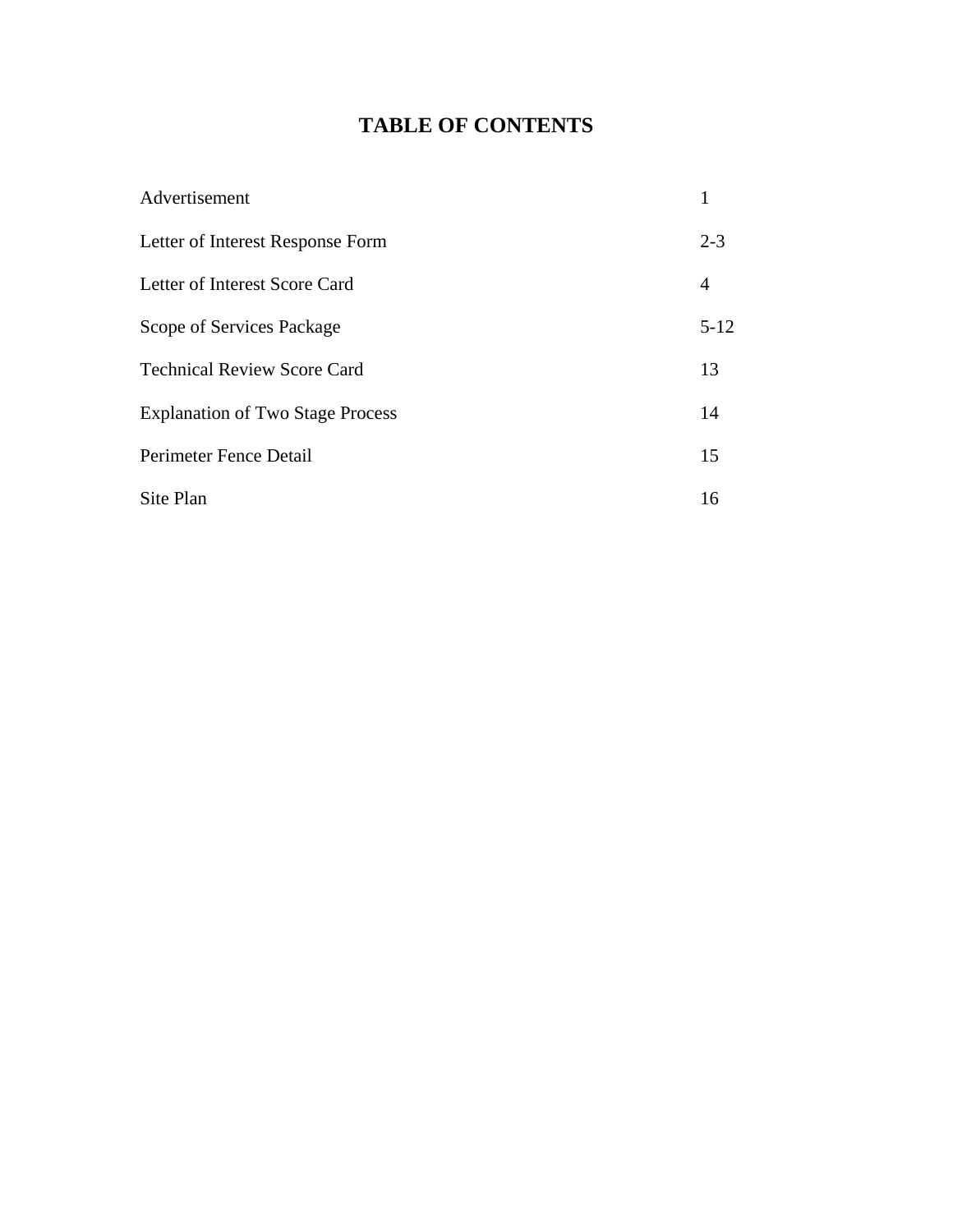# **ADVERTISEMENT**

# **LAW ENFORCEMENT DISTRICT OF THE PARISH OF ORLEANS, STATE OF LOUISIANA, ON BEHALF OF THE ORLEANS PARISH CRIMINAL SHERIFF'S OFFICE**

# SOLICITATION OF LETTER OF INTEREST FOR THE DESIGN AND CONSTRUCTION OF TEMPORARY INMATE HOUSING FOR THE ORLEANS PARISH CRIMINAL SHERIFF'S OFFICE

The Law Enforcement District of the Parish of Orleans, State of Louisiana, on behalf of the Orleans Parish Criminal Sheriff's Office is soliciting Letters of Interest for the design and construction of temporary medium security inmate housing on a site bounded by South Jefferson Davis Parkway, Perdido Street, the former extension of South Lopez Street and the Pontchartrain Expressway. Letters of Interest shall be submitted to John Sens, 2614 Tulane Ave., New Orleans, LA 70119 by 10:00 a.m. CST on February 17, 2010, as per State of Louisiana "Design-Build Method of Procuring Design and Construction Service" (LAC 34: III. 161-199). The preliminary budget for this project is \$9,216,250. Letters of Interest shall be submitted in a sealed opaque envelope and will be received until the time specified and at the location noted, or the Letters of Interest can be submitted through a uniform and secure electronic interactive system, complying with electronic bidding as stated in the Louisiana Revised Statue 38. Request for Qualifications related materials may be found online and electronic Letters of Interest may be submitted at WWW.CENTRALBIDDING.COM. It shall be the responsibility of the entity submitting the Letter of Interest to deliver to the appointed location prior to the time listed, or to submit electronic Letter of Interest prior to the time listed. Late delivery for any reason, including late delivery by U.S. Mail, express delivery, or electronic delivery shall cause the envelope, or electronic Letter of Interest to be discarded. Envelope or electronic, Letter of Interest shall be identified by the title on this Solicitation and the name and address of the lead entity submitting the Letter of Interest.

The project includes demolition on existing site and approximately 39,000 square feet of building including 4 dormitory buildings and cells with a total of 500 inmate occupants with beds and associated support facilities including video visitation building, staff support building, renovation of existing guard control building, paving, and security fencing and associated security systems. Project shall be completed in one hundred eighty (180) calendar days from award of contract.

A copy of Request for Qualifications package is available from John Sens, 504-827-6753, ext. 4210, 2614 Tulane Ave., New Orleans, LA 70119. All entities submitting Letters of Interest are asked to register with John Sens in order to receive any enhancements, clarifications and notifications to the Request for Qualifications. A pre-submittal conference will be held at 3225 Perdido St., New Orleans, LA 70119 at 10:00 a.m. CST, February 9, 2010. Attendance at the pre-submittal conference is optional.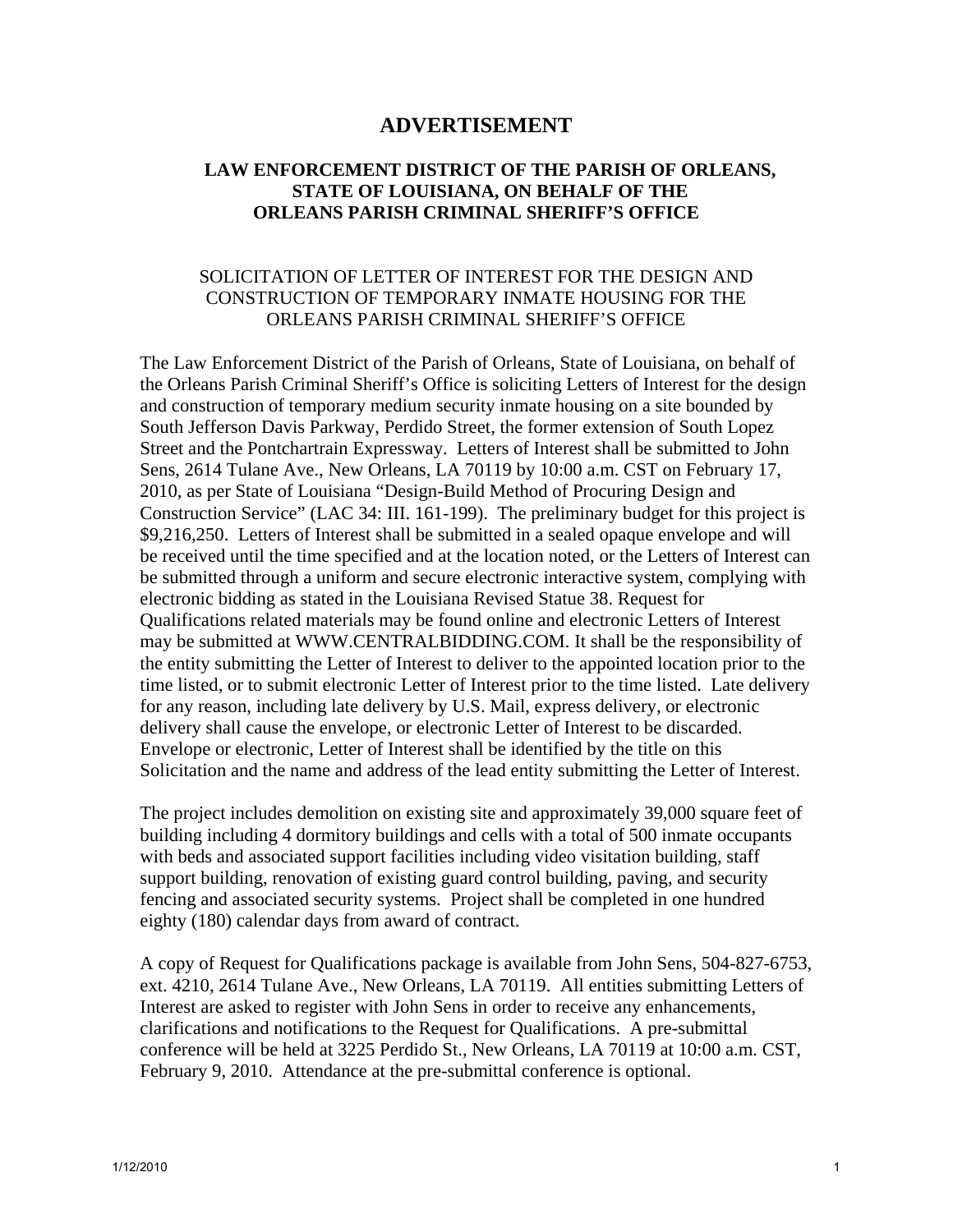# **LETTER OF INTEREST RESPONSE FORM**

Provide a written response to Items 1 through 13.

- 1. Identify "Design-Builder", individual, sole-proprietorship, or corporate identity of the "Design-Builder" responsible for the performance of the work of this solicitation. "Design-Builder" shall be either a Louisiana licensed Architect, Engineer or Contractor. Provide contact information, and if a corporation of any type, the representative of the corporation authorized to execute the "Design- Build" contract, as well as Louisiana corporation information and Louisiana professional license number of "Design-Builder." NOTE: The Design-Builder can sublet responsibility for professional design services, construction services, or engineering services.
- 2. List Louisiana licensed architect and Louisiana licensed engineers to complete the design portion of the work, the type of work they will be in charge of, and their Louisiana license numbers both individual and in the instance of a corporation their Louisiana corporation license number.
- 3. List Louisiana licensed general contractor which is to complete the work of this solicitation and their Louisiana license number.
- 4. Provide a written description why your team can best perform the work of this solicitation.
- 5. Professional training and experience of both the design, engineering, and construction entity components and of key personnel in general and as related to the project under consideration.
- 6. Past performance on public projects, including any problems with time delays, cost overruns, and design inadequacies for which the designer was held to be at fault.
- 7. Any project-specific criteria as may apply to project needs.
- 8. Past and current professional accomplishments, for which opinions of clients or former clients and information gathered by inspection of current or recent projects may be considered.
- 9. Whether problems as indicated in Subclause 6 above herein resulted in litigation between the public agency and the person performing professional services, particularly if the designer is currently involved in unsettled litigation with a public agency or has been involved in litigation with a public agency where the public agency prevailed.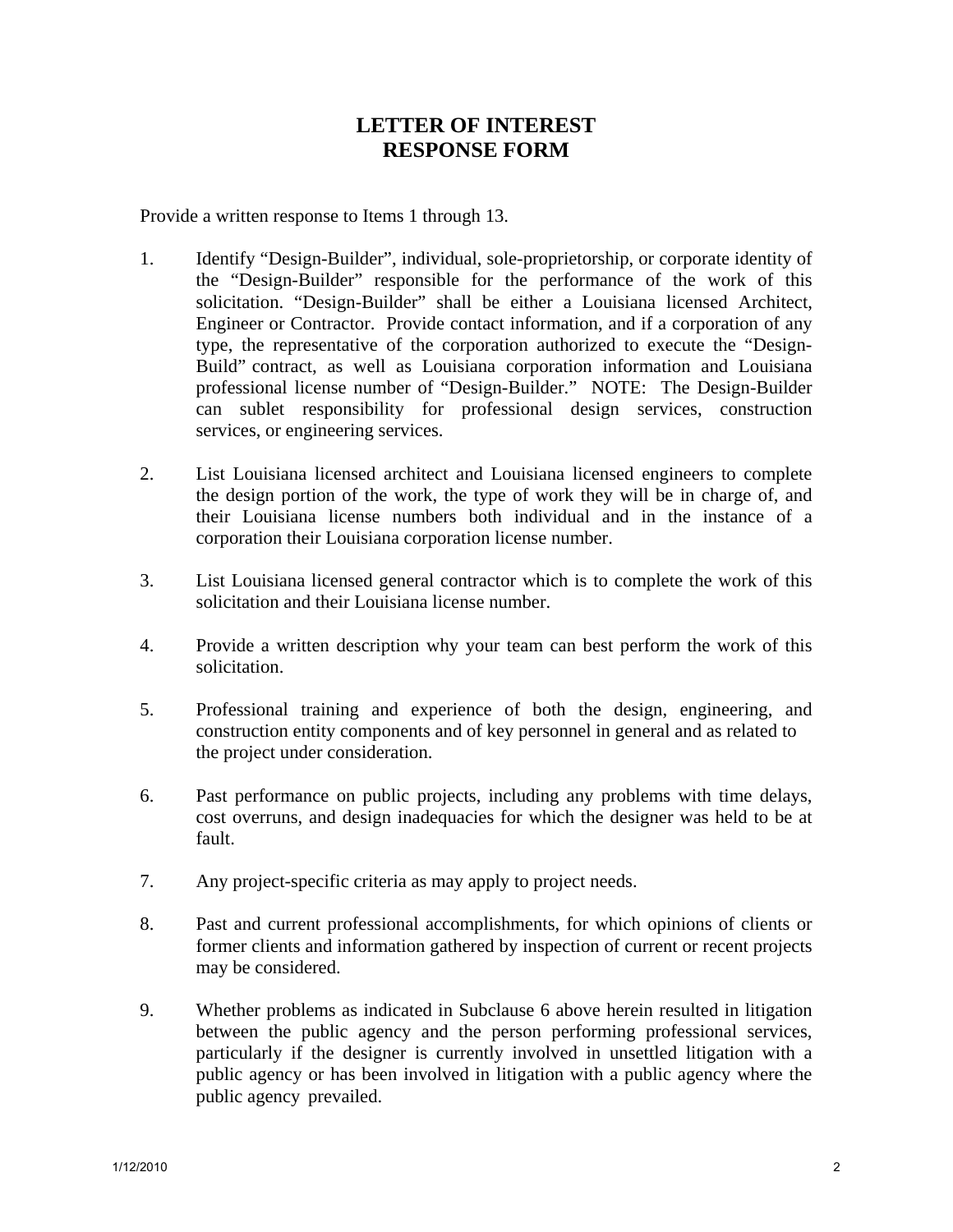- 10. References- past and current client references.
- 11. Capacity for timely completion of the work, taking into consideration the person's or firm's current and projected workload and professional and support manpower.
- 12. The nature, quantity, and value of public entity work awarded to both the design and construction components the applicant entity, it being generally desirable to allocate such work among persons who are desirous and qualified to perform such work.
- 13. How do you propose to allocate the construction and design components amongst your team.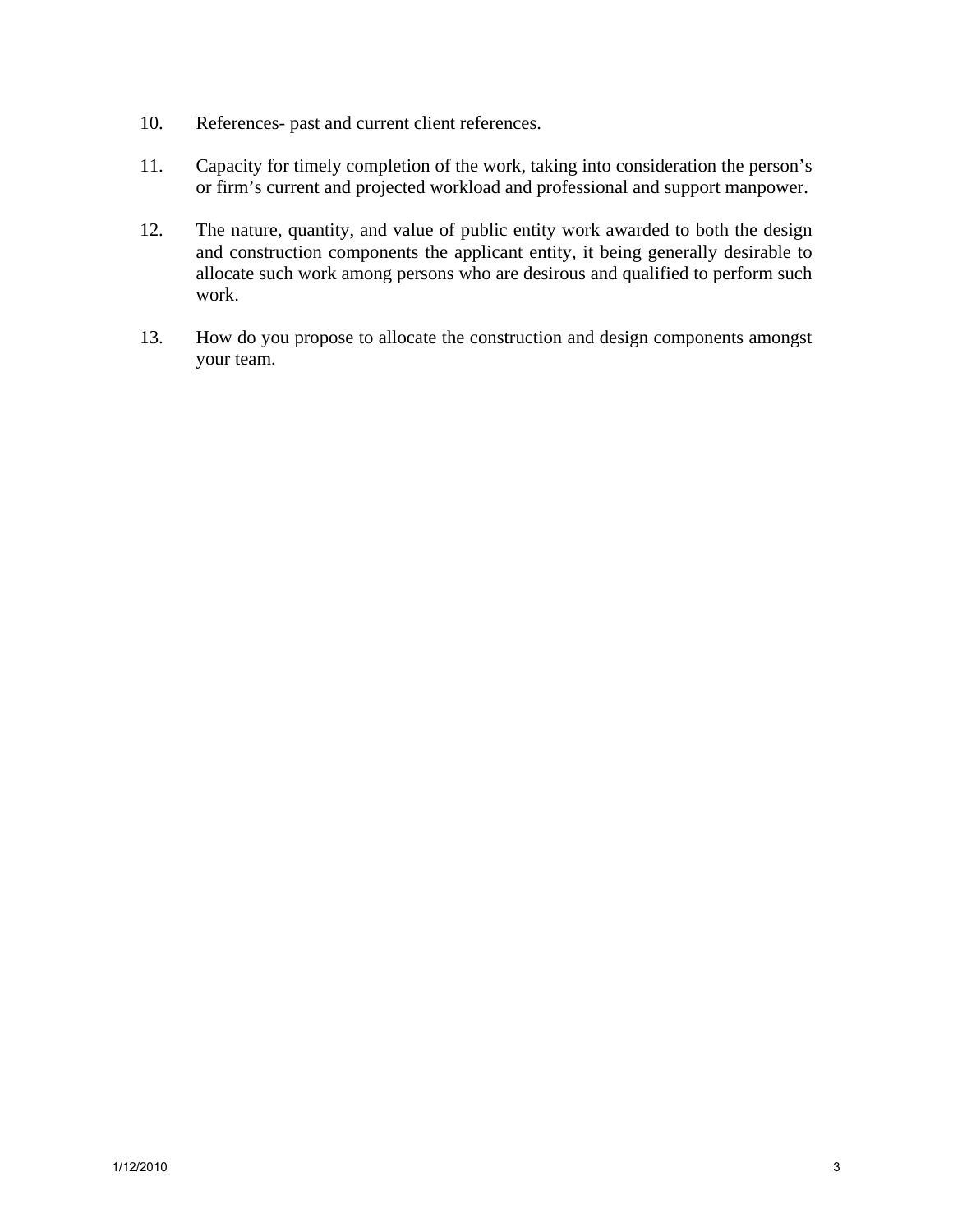### **Orleans Parish Sheriff's Office Temporary Inmate Housing Design/Builder: Grace and Hebert Architects, P C Project No. 560920.8 Reviewer:**

#### **Letter of Interest**

#### **Score Card**

|                                                                                                        | -1                 | $\overline{2}$ | 3       | $\overline{4}$ | 5                |          |          |
|--------------------------------------------------------------------------------------------------------|--------------------|----------------|---------|----------------|------------------|----------|----------|
| <b>1-LICENSING</b>                                                                                     | Average<br>Below   |                | Average |                | Average<br>Above | Total    | Comments |
|                                                                                                        |                    |                |         |                |                  |          |          |
| 1.1 Is the company properly licensed in the State of Louisiana to<br>perform the work of this project. |                    |                |         |                |                  |          |          |
| 2-EXPERIENCE                                                                                           |                    |                |         |                |                  |          |          |
| 2.1 Why this team can best perform the work of this solicitation.                                      |                    |                |         |                |                  |          |          |
| 2.2 Professional training and experience of both the design and                                        |                    |                |         |                |                  |          |          |
| construction entity components and of key personnel in general                                         |                    |                |         |                |                  |          |          |
| and as related to project under consideration.                                                         |                    |                |         |                |                  |          |          |
| 2.3 Past performance on public projects, including any problems with                                   |                    |                |         |                |                  |          |          |
| time delays, cost overruns, and design inadequacies for which the                                      |                    |                |         |                |                  |          |          |
| designer was held to be at fault.                                                                      |                    |                |         |                |                  |          |          |
| 2.4 Any project-specific criteria as may apply to project needs.                                       |                    |                |         |                |                  |          |          |
| 3-REFERENCES                                                                                           |                    |                |         |                |                  |          |          |
| 3.1 Past and current professional accomplishments, for which opinions                                  |                    |                |         |                |                  |          |          |
| of clients or former clients and information gathered by inspection                                    |                    |                |         |                |                  |          |          |
| of current or recent projects may be considered.                                                       |                    |                |         |                |                  |          |          |
| 3.2 Whether problems as indicated in 2.3 above herein                                                  |                    |                |         |                |                  |          |          |
| resulted in litigation between the public agency and the person                                        |                    |                |         |                |                  |          |          |
| performing professional services, particularly if the designer is                                      |                    |                |         |                |                  |          |          |
| currently involved in unsettled litigation with a public agency or has                                 |                    |                |         |                |                  |          |          |
| been involved in litigation with a public agency where the public                                      |                    |                |         |                |                  |          |          |
| agency prevailed.                                                                                      |                    |                |         |                |                  |          |          |
| 3.3 References past and current client references.                                                     |                    |                |         |                |                  |          |          |
| 4-PLANNING:                                                                                            |                    |                |         |                |                  |          |          |
| 4.1 Capacity for timely completion of the work, taking into consideration                              |                    |                |         |                |                  |          |          |
| the person's or firm's current and projected workload and                                              |                    |                |         |                |                  |          |          |
| professional and support manpower.                                                                     |                    |                |         |                |                  |          |          |
| 4.2 The nature, quantity, and value of agency work awarded to both                                     |                    |                |         |                |                  |          |          |
| the design and construction components of the applicant entity.                                        |                    |                |         |                |                  |          |          |
| It is desirable to allocate such work among persons who are                                            |                    |                |         |                |                  |          |          |
| desirous and qualified to perform such work.                                                           |                    |                |         |                |                  |          |          |
| 4.3 How do you propose to allocate the construction and design                                         |                    |                |         |                |                  |          |          |
| components amongst your team.                                                                          |                    |                |         |                |                  |          |          |
|                                                                                                        | <b>TOTAL SCORE</b> |                |         |                |                  | $\Omega$ |          |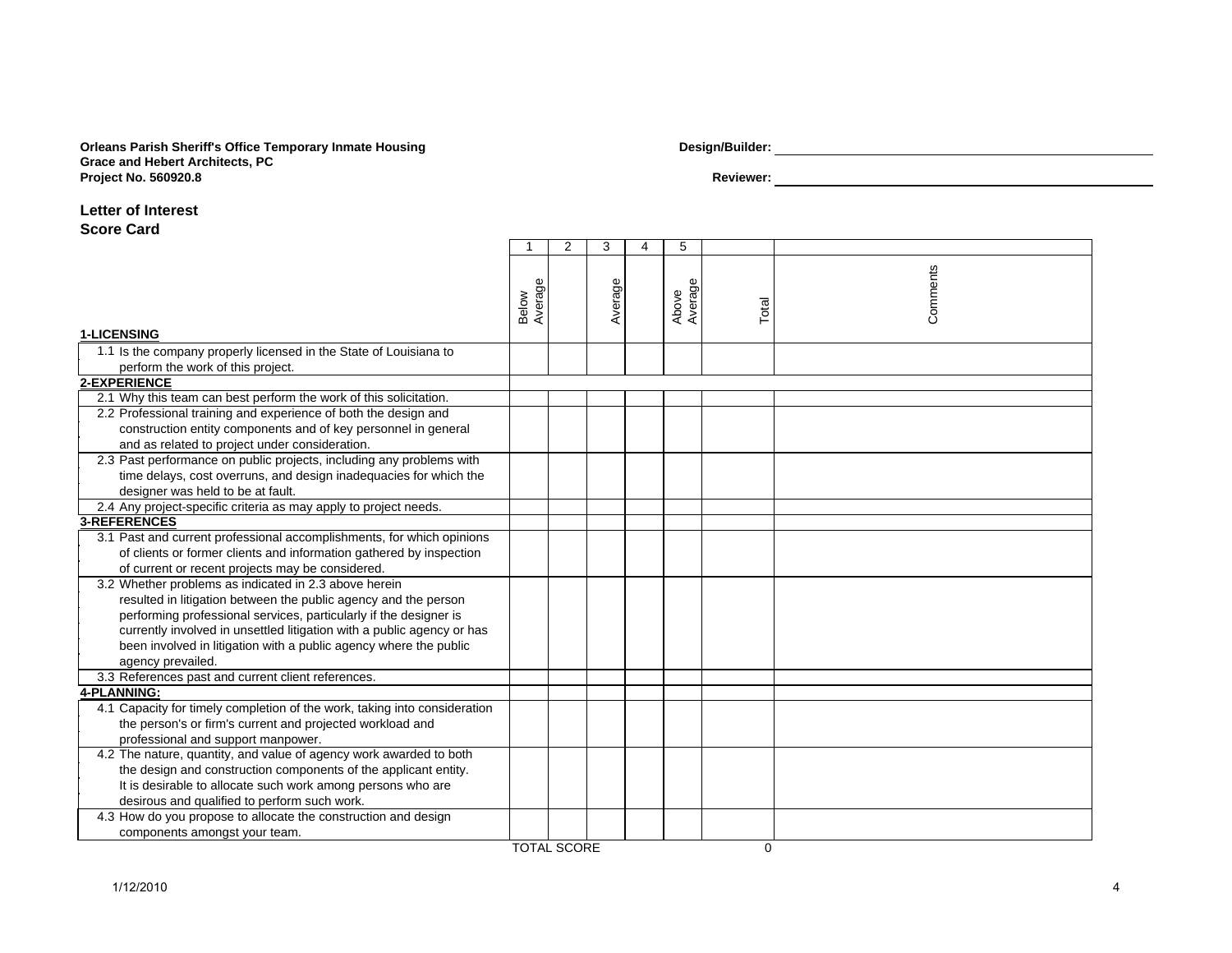# **SCOPE OF SERVICES PACKAGE**

# **PROJECT REQUIREMENTS:**

All facilities shall meet all codes and zoning requirements of the State of Louisiana, City of New Orleans, and Orleans Parish, including but not limited to NFPA 101 Life Safety Code-2006, Americans with Disabilities Act – Accessibility Guidelines – ADA-AG-September 1994 Edition, Energy Code Compliance, The International Building Code - 2006 Edition, National Electrical Code-1999 Edition and the State Sanitary Code. The project shall consist of four (4) inmate housing dormitories. All dormitories house 128 inmates each, a guard control building for the entire facility, video visitation building, support area, covered walkway with raised (paved) walking surface, perimeter fencing system, with mechanically controlled and operated gates, fenced prisoners' exercise yard, and all mechanical and electrical, including but not limited to electrical generator or generators to provide 100% power automatically in the event of a power outage and site work as required to provide drainage on all areas of the site so as to not hold water. The components of the project are as follows:

# **I. Site and Building Demolition:**

a. Demolition of existing maintenance building, laundry room, canopy on maintenance building, building foundation, all associated electrical and mechanical items associated with the building or on the site except existing perimeter lighting fixtures shall be retained and reconnected to a new electrical system with control timer, additional site items to be demolished include electrical generator pad, existing perimeter fencing, all curbs, non-reusable or non functioning site drainage items. It is noted that there are asbestos panels on the building the Design-Builder shall be responsible for the removal and disposal of all items in a manner acceptable to all state, local and federal environmental agencies, including DEQ, in order to protect Contractors, OPCSO staff and the general public.

# **II. Sitework:**

a. Provide positive drainage from all areas of the site, provide perimeter chain link fencing 16'-0" high, (refer to attached detail), with two rows razor ribbon at bottom (railed or buried) and one row at top of fencing. Perimeter fencing shall include visual screen fabric or other type of visual screening to reduce the view to within the perimeter fence. Mechanically operated and controlled gates (Vehicle and pedestrian) for access through security fence from the former extension of South Lopez Street controlled from the guard control building, gates shall fit and work within existing gate opening dimension and shall have voice communication equipment from the gate to the guard control building. The entire area within the perimeter fence shall be paved, the addition of a minimum of two (2) inches asphalt over the existing mix of asphalt and concrete is required, to provide a single level surface with positive drainage. Handicapped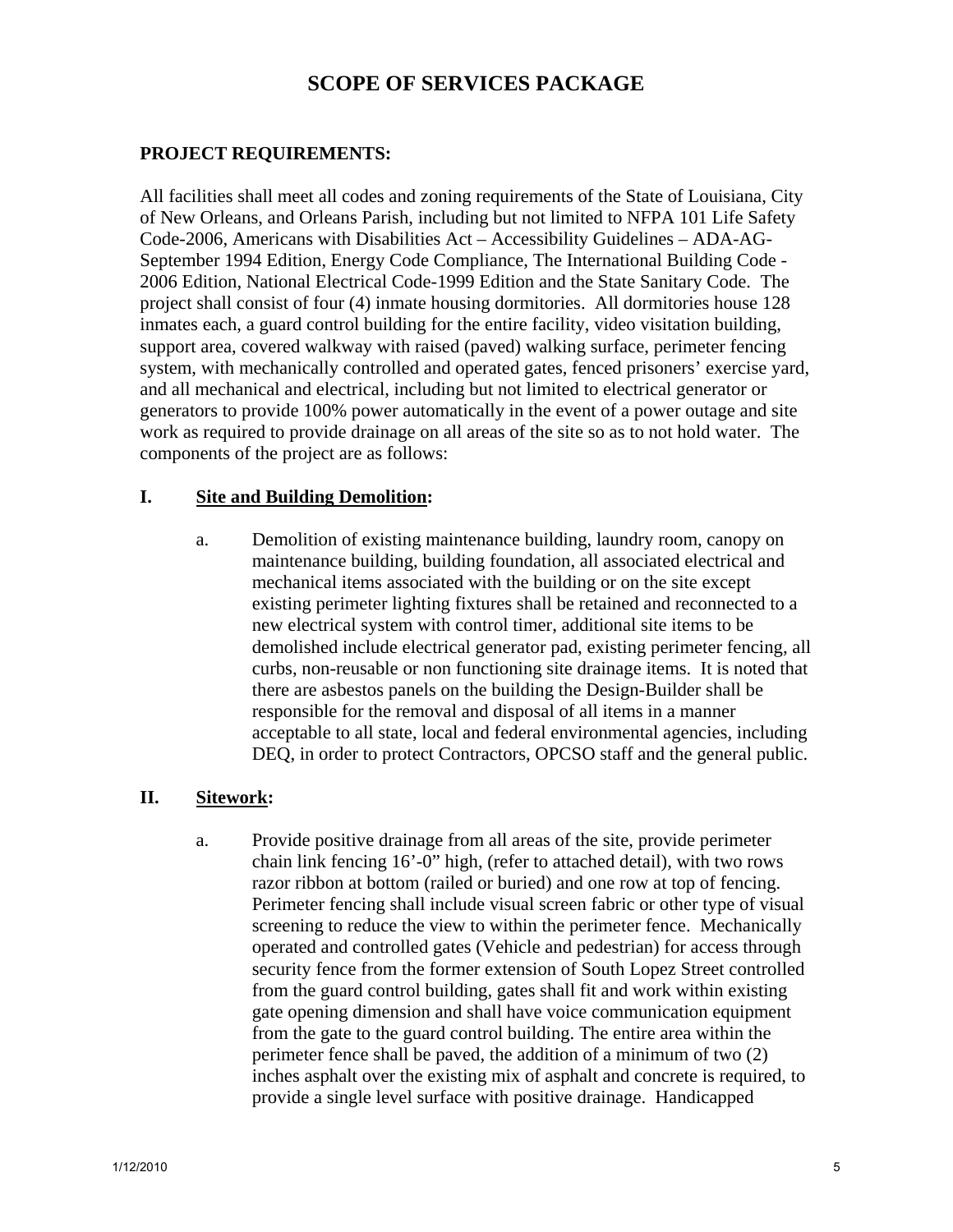accessible ramp and steps up to raised walking surface. Raised walking surface shall be 10'- 0" wide with 10'-0" wide walkway cover to tie all buildings together and provide level access to all buildings at the main entry from the walking surface. Handicapped ramp and steps down to fenced exercise yard areas, (4) total minimum 4,000 square feet for prisoners with 16'-0" high chain link fencing with one roll of three strand razor ribbon above and screened or netted top over yard area to prevent contraband from being thrown in over the perimeter fencing and mechanically controlled and operated gates, two with visibility and voice communication from each gate to control room in Building 4, and two with visibility and voice communication from each gate to control room in Building 3. Each exercise yard shall contain two ground mounted regulation basketball goals with entire area paved, with foul line markings on the paved area. There shall be four (4) exercise yard areas of 4,000 square feet, to accommodate up to 64 prisoners at one time. There shall also be covered drop off area to allow two full size vans to unload with a ramp up to walkway height, for delivery of food and laundry to the dorms, all under cover.

# **III. Guard Control Building:**

- a. Use of existing Guard Control Building is acceptable.
- b. This building is self contained, 24 hr. control center for monitoring and coordinating security, safety and communications systems. Control Building shall include:
	- 1. Control Room with monitors for all exterior and guard control building video cameras as well as dormitory and video visitation area cameras, digital backup DVR, with 30 day backup, gate controls and shall also control sally port gates. Provide seating area for 2 guards with counter of proper height and width for monitors and electronic controls. Exterior cameras shall cover all exterior areas of the facility and shall have monitors in Guard Control Building. Provide all conduit and wiring to tie into existing jail telephone and computer systems.

## **IV. Support Area:**

This area shall house the following:

 a. Staff restrooms - female with two toilets and two lavatories, male with two urinals, two toilets and two lavatories and access to chilled water fountain is required. Staff restrooms shall be accessible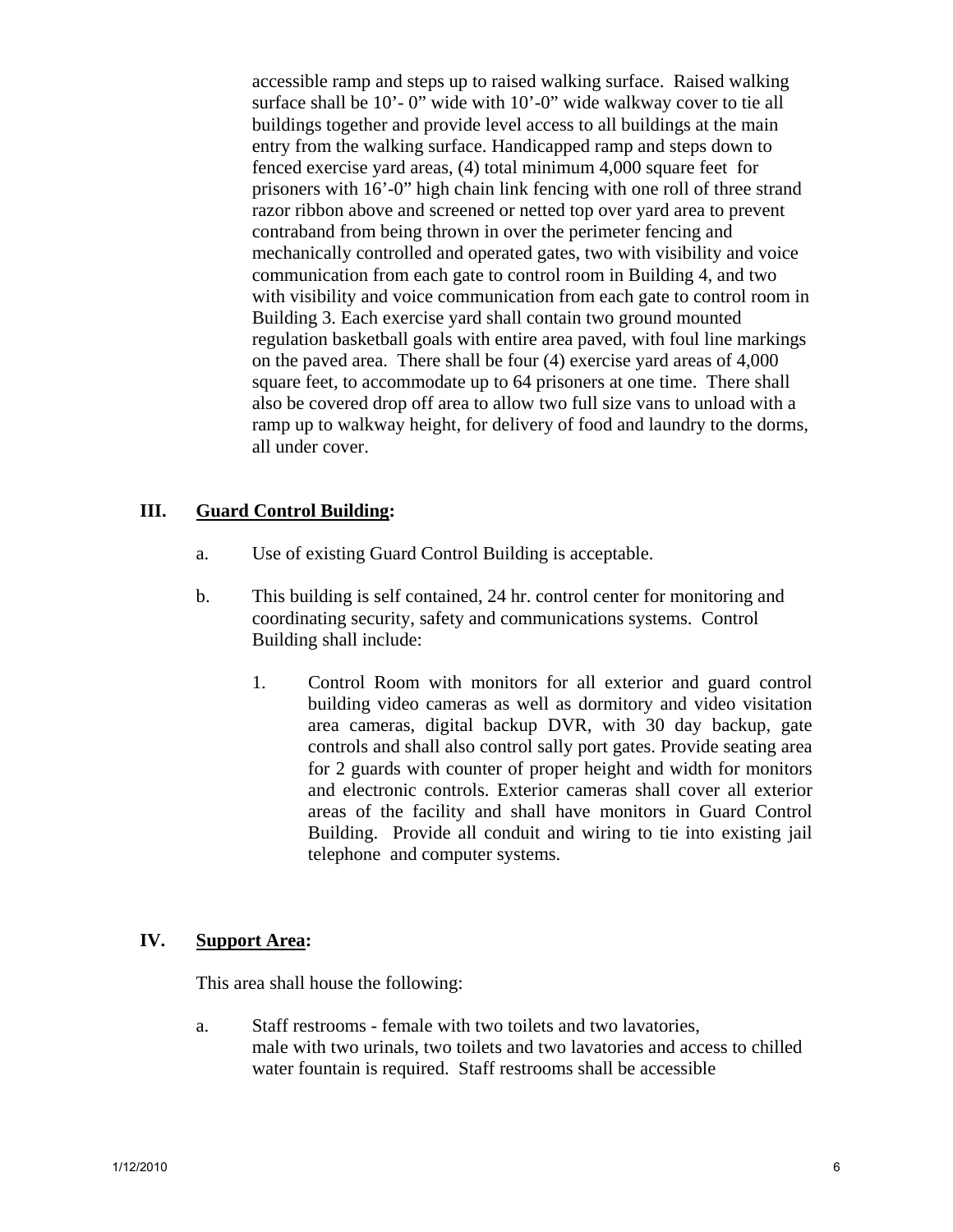from breakroom area, exterior covered walkway, medical area and cart area.

- b. Staff breakroom Separate Staff breakroom with seating for eight (8) people at tables, full size refrigerator with freezer and icemaker, counter with cabinets above with two compartment stainless steel sink with hot and cold running water, microwave shelf in upper cabinets, space and receptacle for coffee pot and a minimum additional 5' counter space. Breakroom shall be accessible from exterior covered walkway, staff restrooms, medical area, and cart area. Lockable lockers shall be available for employees. There shall be a minimum of twelve (12) lockers, 1'h x 1'w x 1'd.
- c. Lockable medical supply room with minimum six (6) foot long counter with storage below and lockable cabinets above with additional shelves, undercounter lockable refrigerator, and single stainless steel sink with hot and cold running water. Provide all conduit and wiring to tie into existing jail telephone and computer systems.
- d. Medical exam room with hand wash sink with hot and cold running water, minimum four (4) foot long counter with storage below and cabinets above. Exam room table and two chairs. Provide all conduit and wiring to tie into existing jail telephone and computer systems.
- e. Two hundred square foot cart storage room, with level covered access to covered walkway.

# **V. Visitor's Video Visitation Building:**

 a. Visitor's Video Visitation Room shall have Staff Station with access to video visitation equipment controls, communications with all control rooms in project area, visibility of video visitation area and waiting area. Video visitation room shall be monitored in all areas by video cameras. Public entrance to video visitation shall also be monitored by video cameras. Staff station shall be built in desk with seating for one (1) person. Visitors shall not have access within the perimeter fence, or access to staff station. Visitation room shall contain sixteen (16) video visitation monitors, two of these monitors shall be in private rooms for attorney access, a built in counter designed to sit at each one individually and waiting area with seating for sixteen (16) people. Video visitation room shall have public access from outside of enclosure fencing. Handicap accessible public restrooms shall be accessible by the public from the video visitation room and a staff restroom shall be available for the staff station.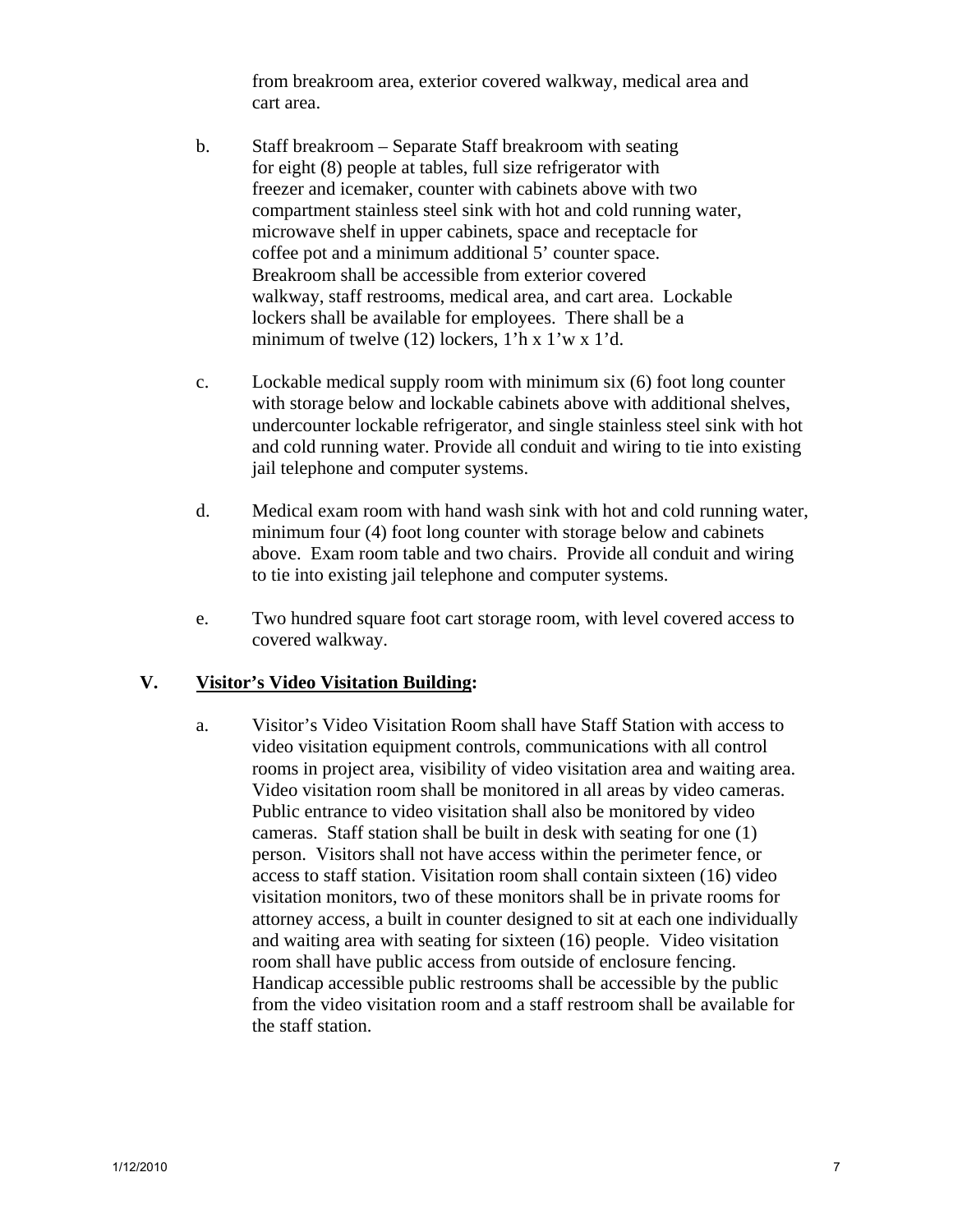# **VI. Inmate Housing Dormitories**

a. Sleeping/Day Rooms – Two per each of four dormitory buildings.

 Building 1, 3, and 4: One sleeping/day room to hold 64 inmates, 23 in double bunks and 18 in single bunks, minimum sleeping/day room area shall be 3,520 sq. ft. A second sleeping/day room to hold 60 inmates, 17 in double bunks and 16 in single bunks, plus 10 inmates in 5 cells with a minimum area of sleeping/day room of 3,270 sq. ft. Each building shall house 124 inmates. Total inmate occupancy of buildings 1, 3, and 4 shall be 372.

 Building 2: Two sleeping/day rooms to hold 64 inmates, 23 in double bunks and 18 in single bunks in each sleeping/day room. For a total of 128 inmates in Building 2 minimum sleeping/day room area shall be 3,520 sq. ft. in each sleeping/day room.

 Sleeping and day room spaces shall be clear span. The area of sleeping/day room is non inclusive of the toilets / shower area, the cell area, and the dormitory control area. Furnishing shall include double bunks and single bunks in dormitories with inmate storage box and mattresses, stainless steel tables with fixed seating for 64 inmates in each sleeping/day room, all furnishings shall be detention level furnishings bolted to floor. Provide two video visitation stations with equipment in each day room. Provide three telephone outlets per dormitory for inmate phone system including conduit and wiring as required by inmate phone system supplier. Provide screen 3'-0" in front of video visitation stations to block visitation station camera view behind prisoner from 12" A.F.F. to 4'-0" A.F.F. Provide cable TV outlet connected to local cable system and flat screen LCD, minimum 36" diagonal TV. Locate where visable from day room sitting area. Furnishings shall meet ASTM draft test method for steel bunks, seats and tables used in detention facilities, exposed fasteners shall be tamper resistant fasteners, and furnishings shall be constructed of ASTM 653 steel, ASTM 525 grade A60 galvanized 0.106 in minimum thickness. **The height of the ceiling and any suspended ceiling items including but not limited to lights and sprinkler system shall be a minimum of fifteen (15) ft. above finish floor. In sleeping/dayrooms, interior finish on walls in inmate access areas shall be equal in strength to 16 gauge metal. Interior finish on ceiling in inmate access areas shall be equal in strength to 26 gauge metal. All interior finishes shall be installed with tamperproof screws.** 

 b. Dormitory/Control Room – Control Room shall have 100% visibility of both sleeping/day rooms, view into cells, toilets/shower area and visibility to exterior covered walkway and yard area. Access to a restroom (with toilet and lavatory), from within control room, seating area with counter of proper height and width for monitors and electronic controls. Provide video cameras to cover entire interior of each dorm and exterior entry to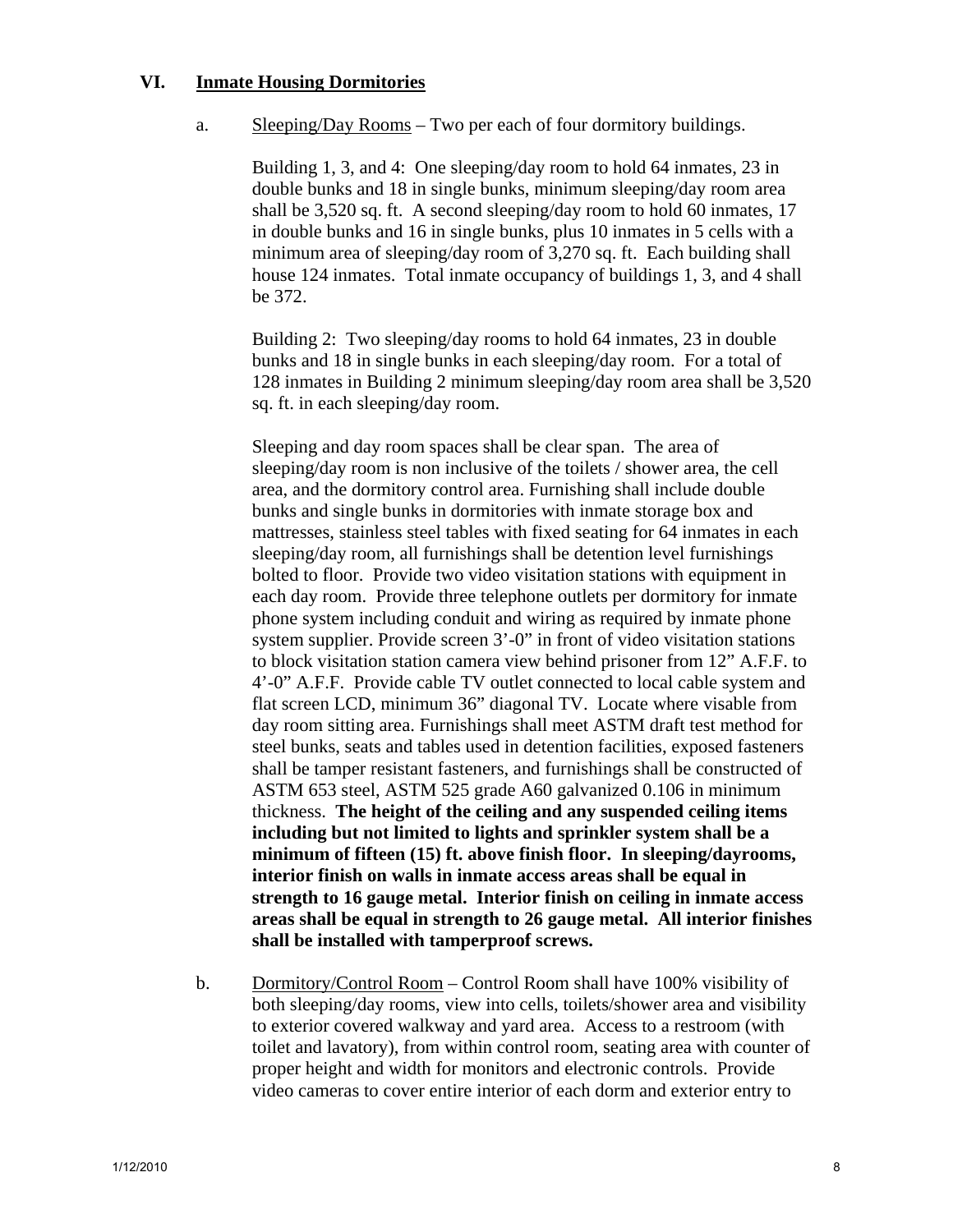each dorm with connection to monitors in each dorm control room. Provide controls to open all doors to dorm and to cells from within control room. All lighting, air conditioning and heating controls shall be controlled from within control room. Provide slide drawer for dispensing medicine to prisoners. Provide all conduit and wiring to tie into existing jail telephone and computer system.

- c. Toilets/Shower Area Each individual sleeping/day room shall have access to toilet/shower area. Toilets/shower area shall be 100% visible from control room from 42" above finish floor to 7'-0" above finish floor, each area shall include one handicapped accessible shower, toilet and lavatory. There shall be a minimum of 6 toilets, 6 lavatories, and 8 showers, in dormitories without cells and a minimum of 5 toilets, 5 lavatories, and 8 showers, on dormitories with cells (i.e. 1 lavoratory and toilet per 12 inmates and 1 shower per 8 inmates). All plumbing fixtures shall be detention level fixtures and shall meet testing requirements. Lavatories shall be equipped with deck spout and self closing metering hot and cold water valve. Toilets shall be equipped with mechanical flush valve, integral seat, extended combined waste with no-hub connector, and recessed holder, showers shall have shower head with hot and cold water manual mixing valve, detention level fixture with detention level floor drain.
- d. Cell Area Five cells shall be provided with access to each day area, in three dorms. Interior of cells shall be visible from control room. Each cell shall accommodate 2 prisoners in bunk bed with mattresses and two inmate storage boxes, toilet and lavatory to meet requirements of "C" above and writing area with fixed seat, cell shall have an unencumbered area of 70 sq. ft. Cell door shall be sliding bars or metal door with upper glass vision panel minimum 24" x 24" operated from control room, cell door/bars shall have food tray pass through opening.
- e. Janitorial Adequate space shall be provided for janitorial closets in each sleeping/day room accessible to the living and activity areas. The closets shall be equipped with a mop sink with hot and cold running water and cleaning implements.

# **General:**

Exterior cladding finish of buildings: Shall have minimum strength equal to 20 gauge metal. All exterior finishes shall be installed with tamperproof screens.

All detention related materials, equipment and furnishing: Shall be new and produced especially for detention use and shall conform to accepted standards of the detention equipment industry.

Electronic controls: Shall consist of the furnishing and installation of LCD touchscreen locking control and date transmission, datacom and paging system,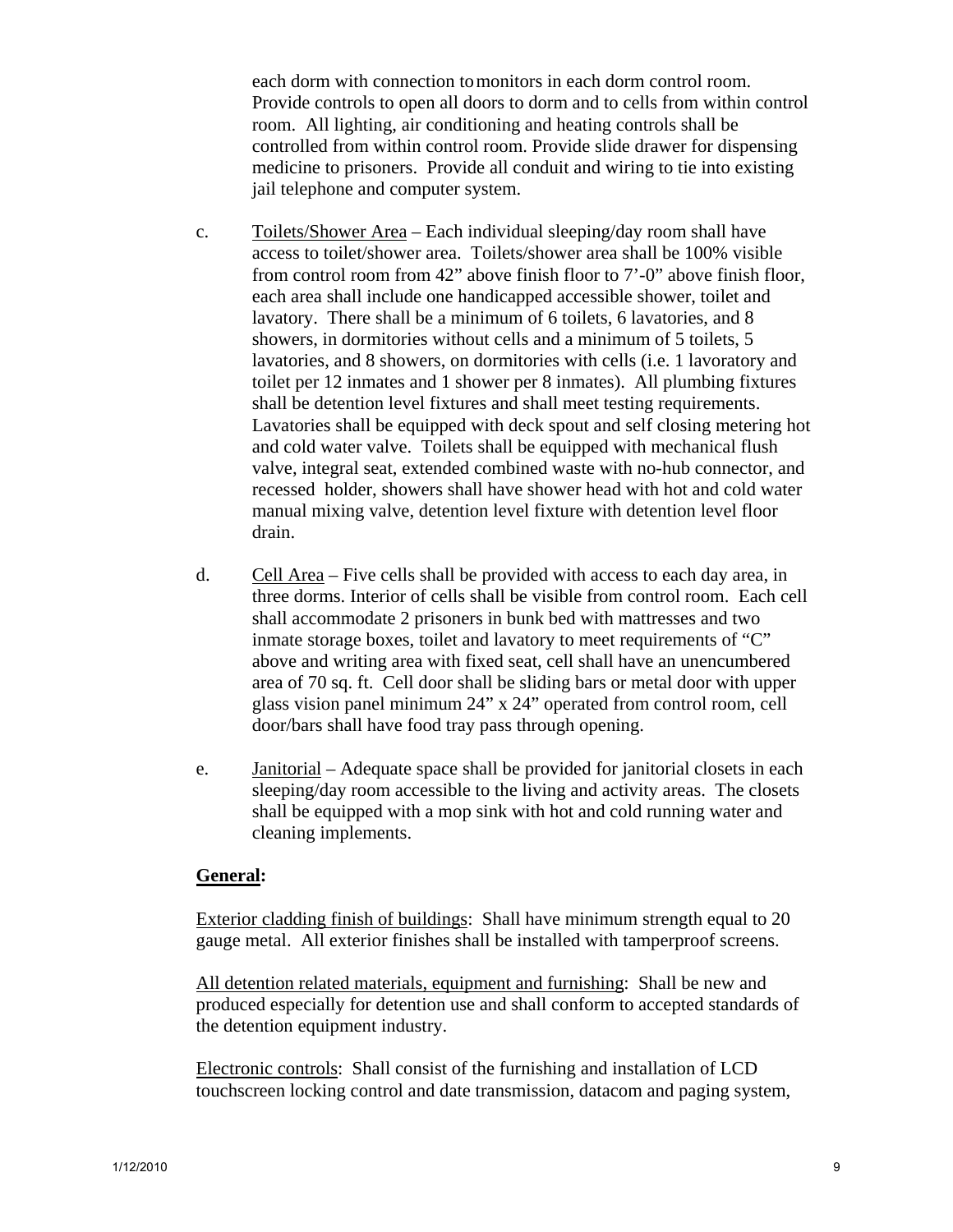closed circuit television, lighting and HVAC controls, and UPS back up on all security electronics. Closed circuit television system shall monitor all video cameras required and shall have digital backup DVR with 30 day backup storage memory. All materials shall be new and shall conform to the appropriate applicable detention standards.

Detention windows: Shall be ANSI Type 304 stainless steel and shall meet ASTM E283, E330, E331, ASTM A627-88, and ASTM A629-88 testing of security steel, window glazing shall meet ANSI Z97. LA-1977 minimum 13/16" glass clad polycarbonate.

Video visitation system: Dual duplex, audio and video, cross-matrix switching system, with high resolution color cameras, monitors, lenses, mounts, border supplies, audio handsets, system operator interface cable and connectors. System administrator will coordinate the visitation between the visitor and the inmate, placing the visitor at one of 16 visitation booths, located in visitation room and having inmate placed in one of 16 visitation booths (2 in each of the 8 dayrooms) in the inmates' day room area. System administrator shall make audio and video connection between the visitor and inmate utilizing a touch screen system.

Detention access doors and hardware: Electro/mechanical detention locks: where doors or gates are required to be controlled they shall be provided with electro/mechanical detention locks, mechanism of lock shall provide for the following: remote electric unlocking by electronic controls in control room required, manual unlocking by key in door, automatic deadlocking of door upon closing, doors shall be provided with heavy duty institutional concealed door closer with built in position switch indicator included and connected as required.

Detention type hollow metal doors: Minimum 12 gauge smooth seamless steel faces and side edges, galvanized steel at exterior doors, with vertical steel channel or hat sections full height of door within steel faces at not more than 3" o.c. welded to face sheets at minimum 4" o.c. and minimum 10 gauge perimeter channel reinforcement welded to vertical channels and steel faces at minimum 4" o.c. Doors shall meet ANSI/NAAMM HMMA 863-guide specifications for detention security hollow mental doors and frames.

Detention type hollow metal frames: Minimum 12 gauge smooth steel with fully altered and welded corners continuously welded and ground smooth, galvanized steel at exterior locations. Frames shall meet ANSI/NAAMM HMMA 863-guide specifications for detention security hollow metal doors and frames.

Interior Lighting: Shall be provided for all interior areas. Interior areas shall have a minimum of 40 foot candles at desk/table tops and prisoner grooming areas, with 20 foot candles minimum in all other interior prisoner areas. All interior prisoner area lighting shall be controlled from that building's control room with the ability to cut sleeping area lights off and ½ of all other lights off separately. Staff areas shall have minimum of 40 foot candles with the ability to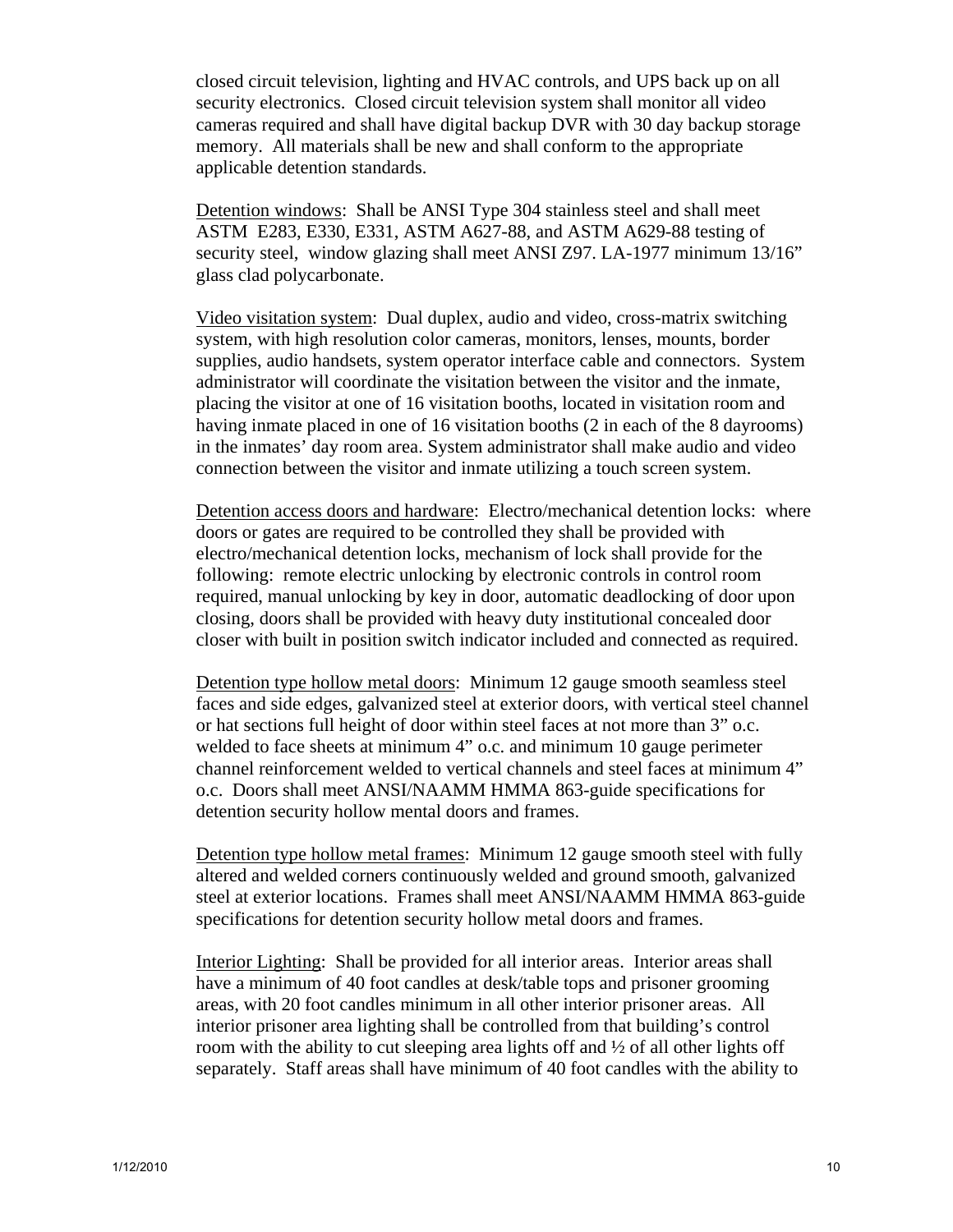increase lighting levels at workstations, built in desks, etc. to 50 foot candles. Interior lighting fixtures in prisoner areas shall be detention rated fixtures.

Exterior Lighting: Shall be provided for all exterior areas within the security fence and shall be a minimum of 10 foot candles at all gates and entry doors to any of the facilities, and within 50' of such gate or entry, and a minimum of 2 foot candles on the remainder of the site. Light source shall not be able to be seen from surrounding streets or highways. All exterior lights on walkway shall be detention rated fixtures.

Interior Noise Level Control: Noise levels in inmate housing units shall not exceed 70 dBA (A scale) in daytime and 45 dBA (A scale) at night.

Interior Air Quality: Shall meet ASHRAE requirements, with a minimum of at least 15 cubic feet of outside or recirculated filtered air per minute per occupant of each space. Air shall be heated and cooled to provide temperate air to maintain all interior areas a minimum of 68°F in winter and 74°F in summer. Provide secure exposed ductwork with security grills. Detention level grills on supply and return air outlets in dormitory, cell, and toilet/shower areas.

Furnishing and Fixture Testing Requirements: ASTM draft test standard for physical assault on fixed barriers for detention and correctional facilities, including top impact test, static force test, cantilever load test, uplift load test, and wall mounted lavatory-1000 lb. per ft.

Finished Floor and Walkway Elevation: All buildings, covered walkways, and utilities shall be above FEMA base flood elevation. The finish floor of the buildings and the walkway connecting the buildings shall be a minimum of three feet  $(3'-0'')$  above the highest street curb adjacent to the property or 21.3' which ranges from 3.6' above existing property to 1.96'above existing property. Provide a handicapped accessible ramp from the gate at the extension of South Lopez Street to the walkway elevation and from walkway elevation to prisoner exercise yard. Provide landing and steps at dormitory exits as required and ramp and steps for public access to visitors' video visitation room.

Funds available for construction: \$9,216,250.00

### **As part of second stage technical proposal submittal:**

 Design-Builder shall submit technical proposal (in drawings to scale and in writing to describe the various items), to address the following:

 Design strategy, design concepts, how your proposal satisfies the requirements of the Scope of Services in relation to the following areas:

 Guard Control Building Support Area Visitors Video Visitation Building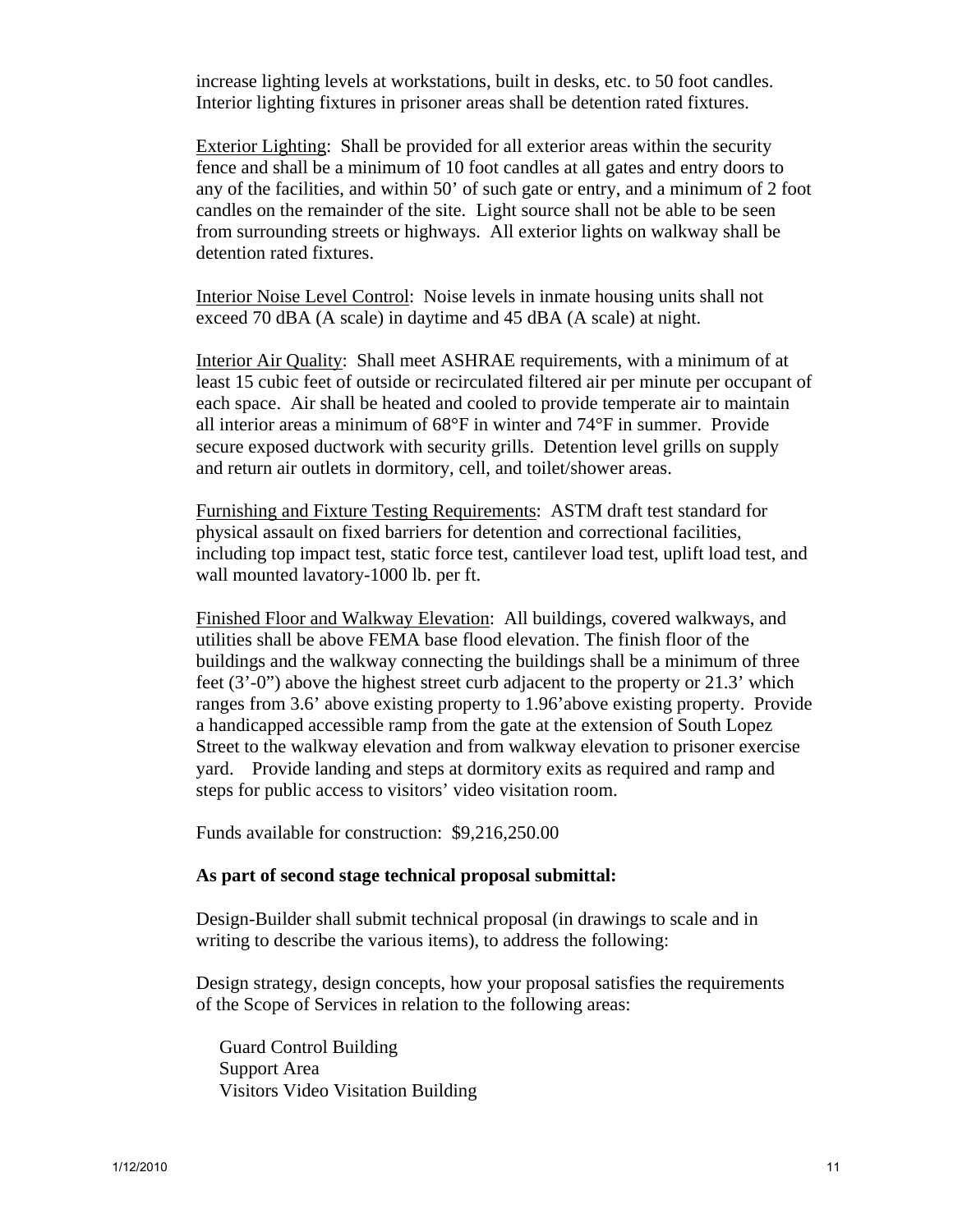Inmate Housing/Dormitories General Items

 On a separate submittal, the Design-Builder shall submit a phased schedule for completion of the project and a lump sum purchase cost as well as a 4 year lease cost with one year option to extend lease, to complete all of the work of the Scope of Services, and Design-Builder's Technical Proposal. (NOTE: Lease cost shall include the cost to demolish leased building, raised walkway, covered area, and ramps and steps to facilities and restore level asphalt surface over entire site).

 NOTE: Any schedule exceeding One Hundred Eighty (180) calendar days shall automatically be disqualified. Stipulated penalties equal to Five Thousand Dollars (\$5,000.00) per calendar day shall be assessed for every calendar day beyond One Hundred Eighty Days from the date of the signing of the Design- Build Contract that the project is not substantially complete according to the American Institute of Architects' Definition of Substantial Completion.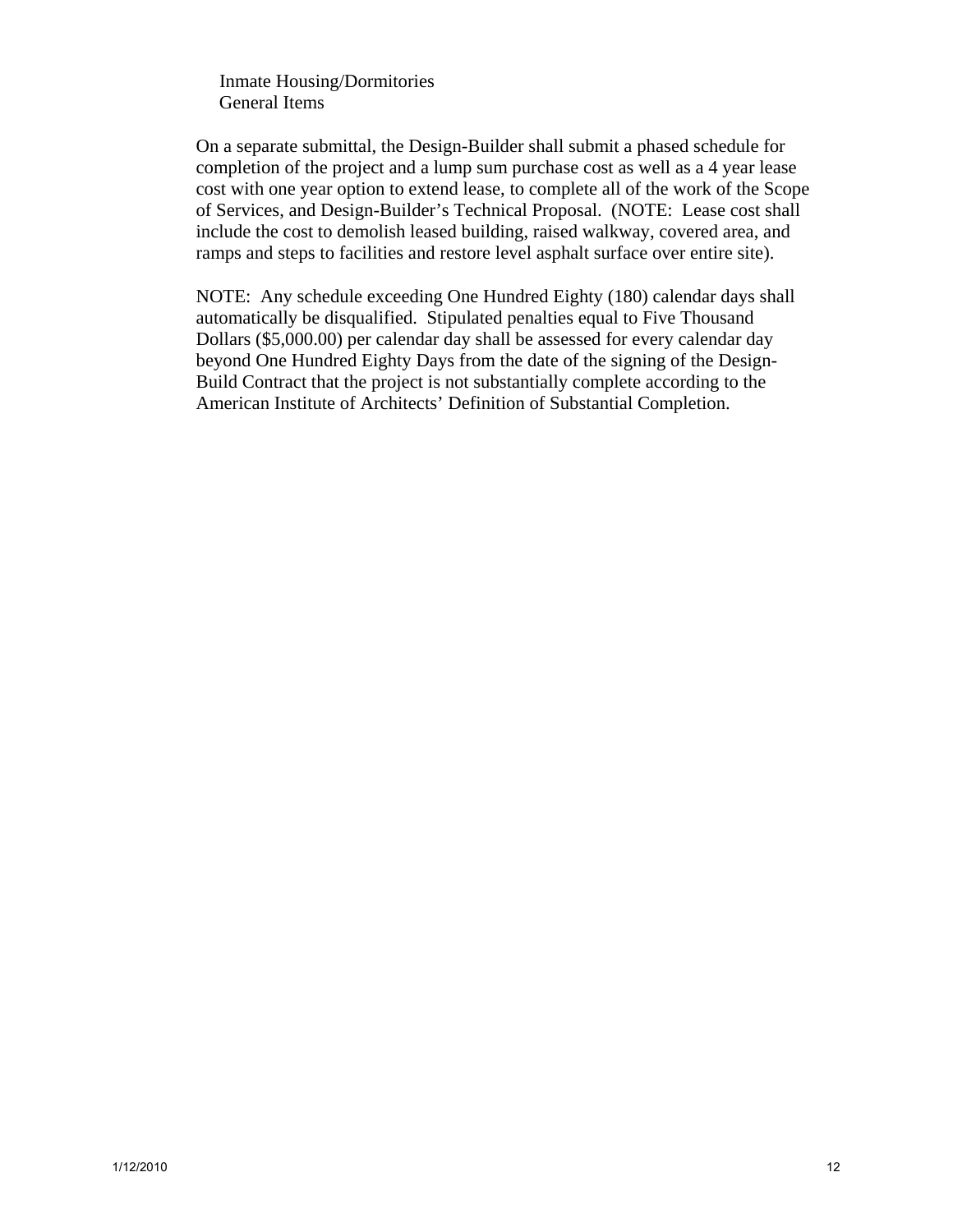#### **Orleans Parish Sheriff's Office Temporary Inmate Housing Design/Builder: Grace and Hebert Architects, P C Project No. 560920.8 Reviewer:**

#### **Technical ReviewScore Card**

|                                                                  | 1                | 2 | 3       | 4 | 5                |       |          |  |  |  |
|------------------------------------------------------------------|------------------|---|---------|---|------------------|-------|----------|--|--|--|
|                                                                  | Below<br>Average |   | Average |   | Average<br>Above | Total | Comments |  |  |  |
| 1 - Design                                                       |                  |   |         |   |                  |       |          |  |  |  |
| 1.1 Design Strategy                                              |                  |   |         |   |                  |       |          |  |  |  |
| 1.2 Design Concepts                                              |                  |   |         |   |                  |       |          |  |  |  |
| 2 - Rate Design-Builders response to the various sections of the |                  |   |         |   |                  |       |          |  |  |  |
| Scope of Services package for design concepts, space standards,  |                  |   |         |   |                  |       |          |  |  |  |
| capacities, design related issues, materials:                    |                  |   |         |   |                  |       |          |  |  |  |
| 2.3 Guard Control Building                                       |                  |   |         |   |                  |       |          |  |  |  |
| 2.4 Support Area                                                 |                  |   |         |   |                  |       |          |  |  |  |
| 2.5 Visitors Video Visitation Building                           |                  |   |         |   |                  |       |          |  |  |  |
| 2.6 Inmate Housing/Dormitories                                   |                  |   |         |   |                  |       |          |  |  |  |
| 2.7 General Items                                                |                  |   |         |   |                  |       |          |  |  |  |
| <b>TOTAL SCORE</b><br>0                                          |                  |   |         |   |                  |       |          |  |  |  |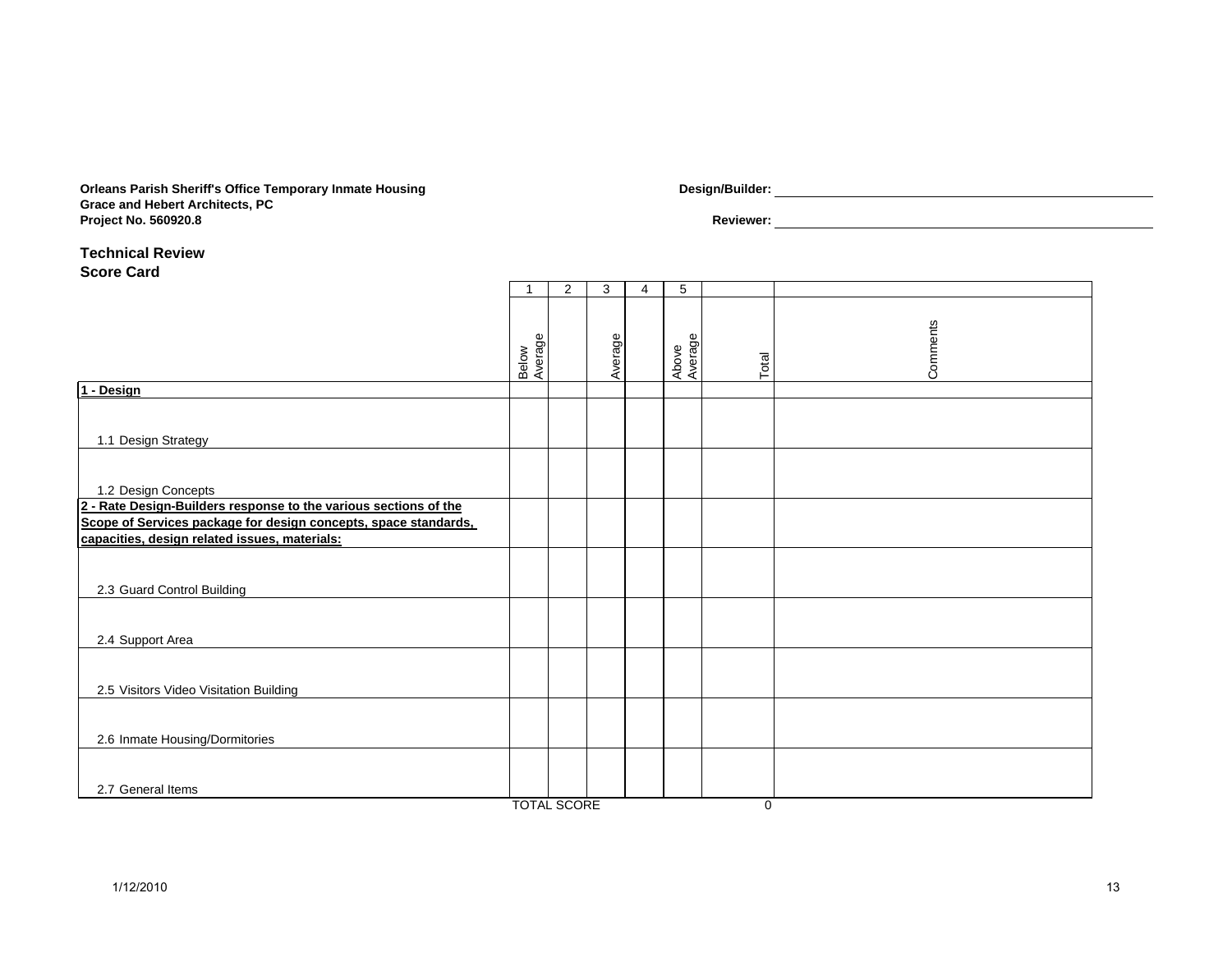# **EXPLANATION OF TWO STAGE SELECTION PROCESS**

# **PRELIMINARY EVALUATION COMMITTEE:**

Shall consist of a minimum of three members, but no more than five, designated by the Sheriff of Orleans Parish with expertise in the construction industry including one Architect, one Contractor, with at least one of the members being from the private sector and one from the public sector. The committee may select additional engineering technical and design-build experts to serve as committee members to score each technical element of the project. The committee shall review the Design-Builder's response to the Letter of Interest, response form questions and rate each Design-Builder and select a minimum of three of the highest rated entities to submit a technical proposal.

# **Refer to attached Letter of Interest Response Form and Score Card.**

Short listed entities shall be notified and invited to submit a detailed technical proposal for the Design Build project. A "Scope of Services Package" shall be provided to all entities to submit a technical proposal, as per Louisiana State Statute.

# **TECHNICAL PROPOSAL COMMITTEE:**

Shall consist of a minimum of three members, but no more than five, designated by the Sheriff of Orleans Parish with expertise in the construction industry including one Architect, one Contractor, with at least one of the members being from the private sector and one from the public sector. The committee may select additional engineering technical and design-build experts to serve as committee members to score each technical element of the project. The committee shall review the Design-Builder's response to the Scope of Services requirements and rate each Design-Builder. Technical Proposal Review Committee shall not have access to the bid price prior to or during the scoring process. Prior to determining the adjusted score, Design-Builders shall be notified of their final total technical score in writing.

# **Refer to attached Technical Review, Score Card and Pages 11 and 12, for technical proposal response information.**

The winning proposal shall be the proposal with the lowest adjusted score. The adjusted score shall be determined by the following formula:

Adjusted Score = Price bid divided by technical score.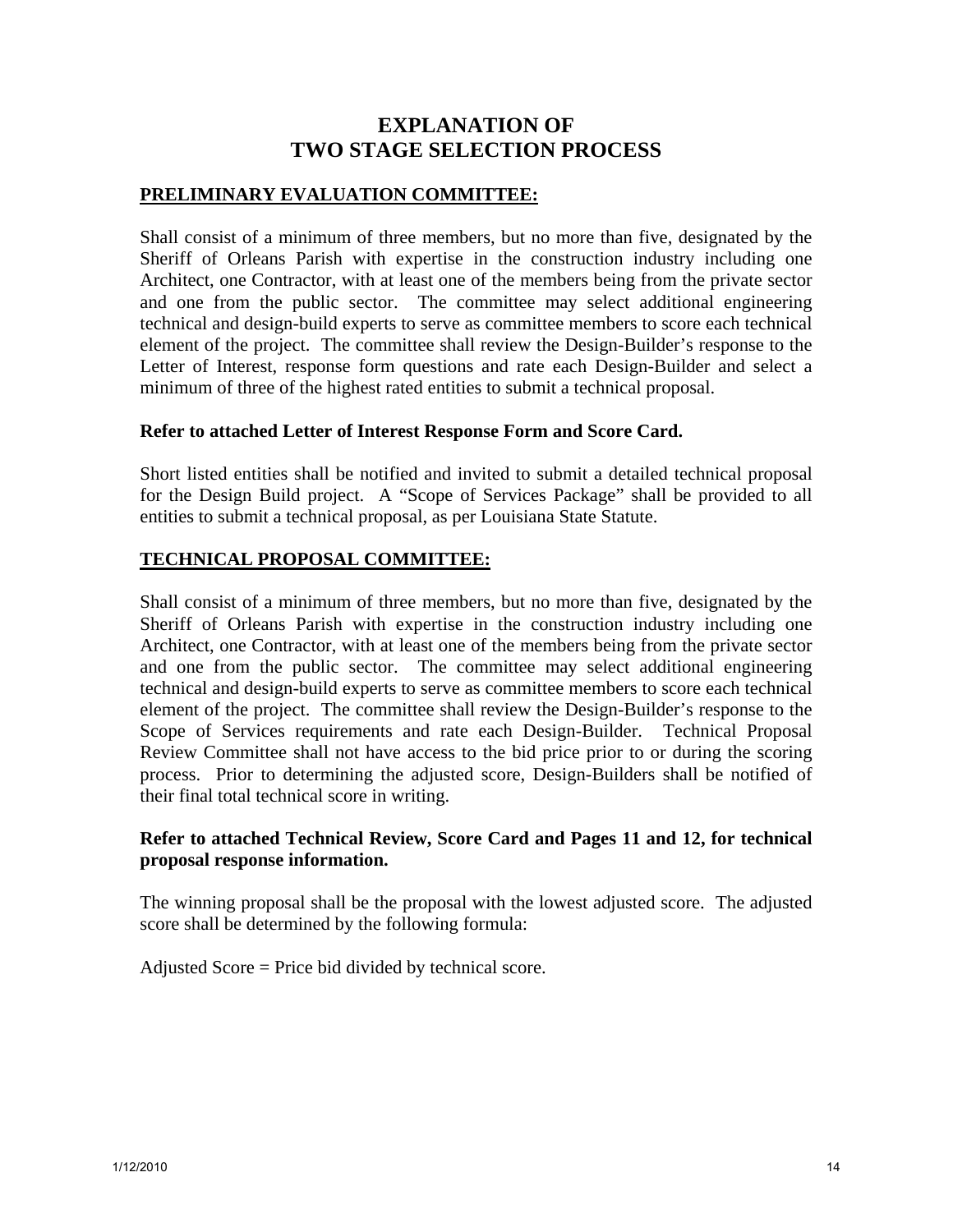Page 17 Showing Perimeter Fence Diagram and Specifications Therefor Was Redacted per La. R.S. 44:3(a)(3) by Counsel for Sheriff's Office 10/8/10.